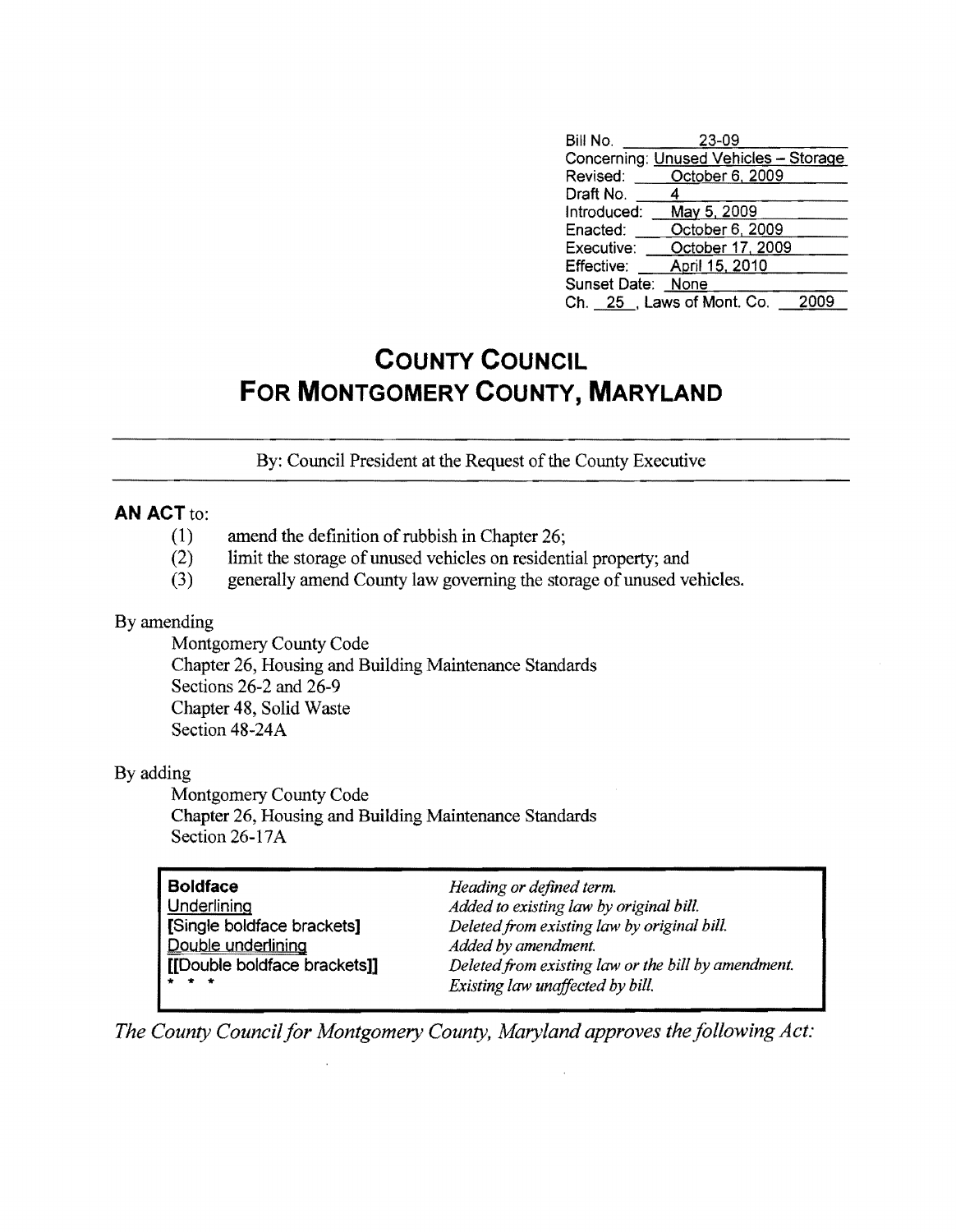$\bullet$ 

 $\sim$   $\sim$ 

| 1                        | Sec. 1. Sections 26-2, 26-9 and 48-24A are amended, and Section 26-17A                |
|--------------------------|---------------------------------------------------------------------------------------|
| $\overline{2}$           | is added, as follows:                                                                 |
| 3                        | 26-2. Definitions.                                                                    |
| $\overline{4}$           | In this Chapter, the following words and phrases have the following                   |
| 5                        | meanings unless the context clearly indicates otherwise:                              |
| 6                        | ∗<br>$\ast$                                                                           |
| $\overline{\mathcal{I}}$ | <i>Rubbish:</i> All refuse, combustible or noncombustible, except garbage.            |
| 8                        | <i>Rubbish</i> includes any debris from building construction or reconstruction, dead |
| 9                        | tree, uprooted tree stump, rubble, street refuse, [unused vehicle,] disabled          |
| 10                       | machinery, bottle, can, waste paper, cardboard, sawdust pile, slash from sawmill      |
| 11                       | operations, or other waste material.                                                  |
| 12                       | ∗<br>∗<br>∗                                                                           |
| 13                       | <i>Unused vehicle:</i> A [device] motor vehicle or trailer in, on, or by which any    |
| 14                       | person or property may be transported on a public street, [which] that is:            |
| 15                       | inoperable or, if operable, not currently registered by a government<br>(a)           |
| 16                       | agency which registers vehicles of that type in Maryland, and                         |
| 17                       | (b)<br>not completely enclosed in a garage or other building.                         |
| 18                       | *<br>∗                                                                                |
| 19                       | 26-9. Maintenance of dwelling units.                                                  |
| 20                       | Unless otherwise stated, the owner of each dwelling or dwelling unit must             |
| 21                       | assure compliance with the following standards at all times. All installation,        |
| 22                       | repair, and replacement must be performed in a workmanlike manner and with            |
| 23                       | materials having properties and qualities substantially equal to or better than the   |
| 24                       | original materials.                                                                   |

25 (a) *Basic requirements.*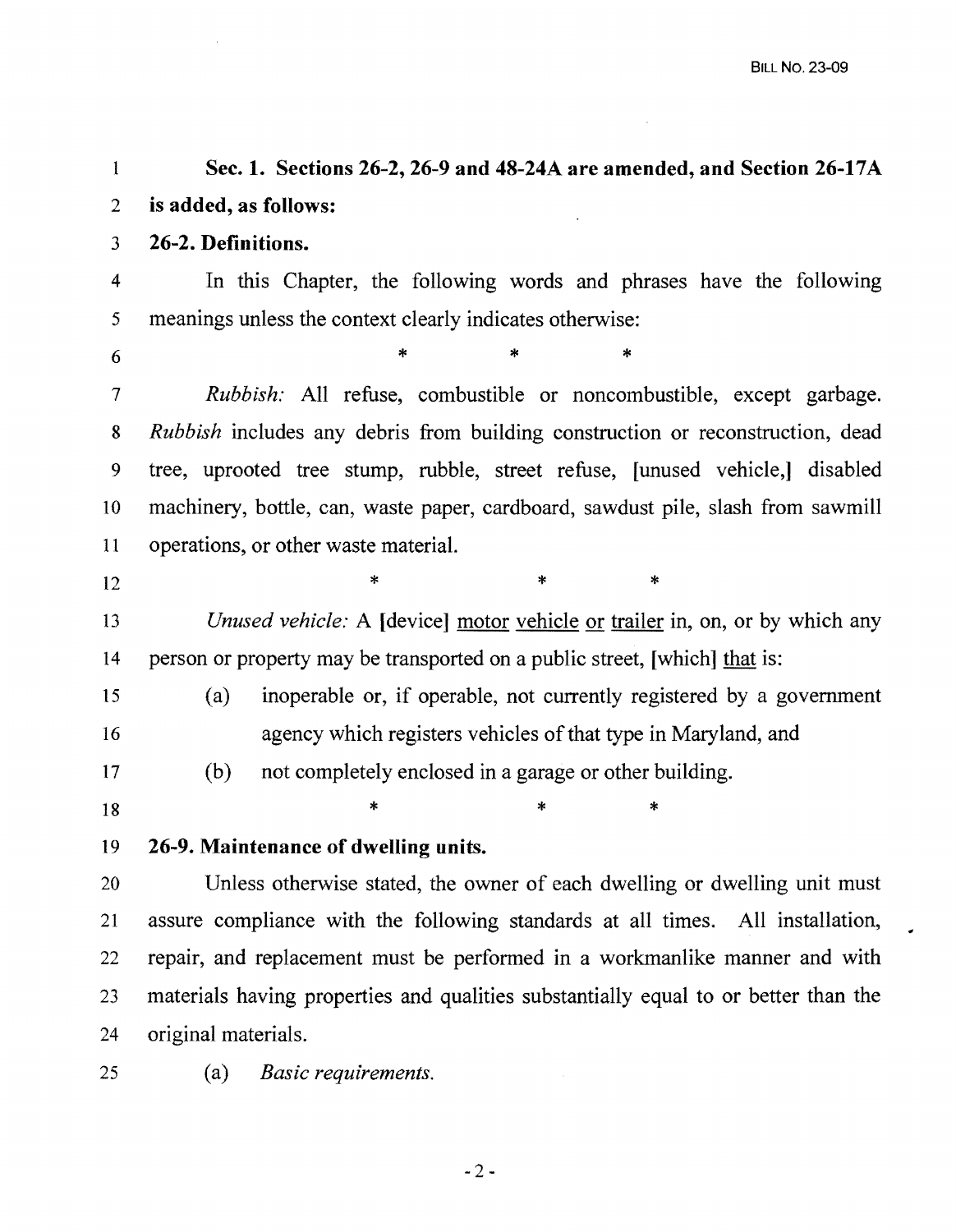| 26 |                              | $\ast$<br>$\ast$<br>*                                                                                  |
|----|------------------------------|--------------------------------------------------------------------------------------------------------|
| 27 |                              | A person must not store any unused vehicle on residential<br>(13)                                      |
| 28 |                              | property for more than 30 days unless a person living in the                                           |
| 29 |                              | household has received an extension under Section 26-17A.                                              |
| 30 |                              | 26-17A. Unused vehicle storage extensions.                                                             |
| 31 |                              | The Director may grant an owner or occupant of a residential property an                               |
| 32 |                              | extension to store an unused vehicle on residential property for more than 30 days                     |
| 33 |                              | <u>for good cause shown. Good cause [[includes]] may include:</u>                                      |
| 34 | (a)                          | the owner of the vehicle is recovering from an illness or accident;                                    |
| 35 | (b)                          | the owner of the vehicle is on a foreign assignment for the United                                     |
| 36 |                              | <b>States Government;</b>                                                                              |
| 37 | $\Omega$                     | the owner demonstrates extreme financial hardship; [[or]]                                              |
| 38 | (d)                          | suspension of the driver's license of the owner of the vehicle; or                                     |
| 39 | $\left(\underline{e}\right)$ | historic vehicle restoration if the owner can show that the project will                               |
| 40 |                              | be complete in a definite period of time.                                                              |
| 41 |                              | 48-24A. Storage of [motor] vehicles.                                                                   |
| 42 | (a)                          | In this section, "unused [motor] vehicle:"                                                             |
| 43 |                              | (1)<br>Means a vehicle that is:                                                                        |
| 44 |                              | [Not] Inoperable or not currently registered by a<br>$\left[ \left[ a.\right] \right] \left( A\right)$ |
| 45 |                              | government agency; and                                                                                 |
| 46 |                              | Not subject to Section 48-24 [of this Code];<br>[[b.]](B)                                              |
| 47 |                              | Includes trailers; and<br>(2)                                                                          |
| 48 |                              | Does not include farm tractors or any farm equipment such as<br>(3)                                    |
| 49 |                              | automobiles and trucks that are:                                                                       |
| 50 |                              | Kept on properties consisting of [two $(2)$ ] 2 or<br>$[[a]](\underline{A})$                           |
| 51 |                              | more acres on which crops are being grown and                                                          |
| 52 |                              | harvested; and                                                                                         |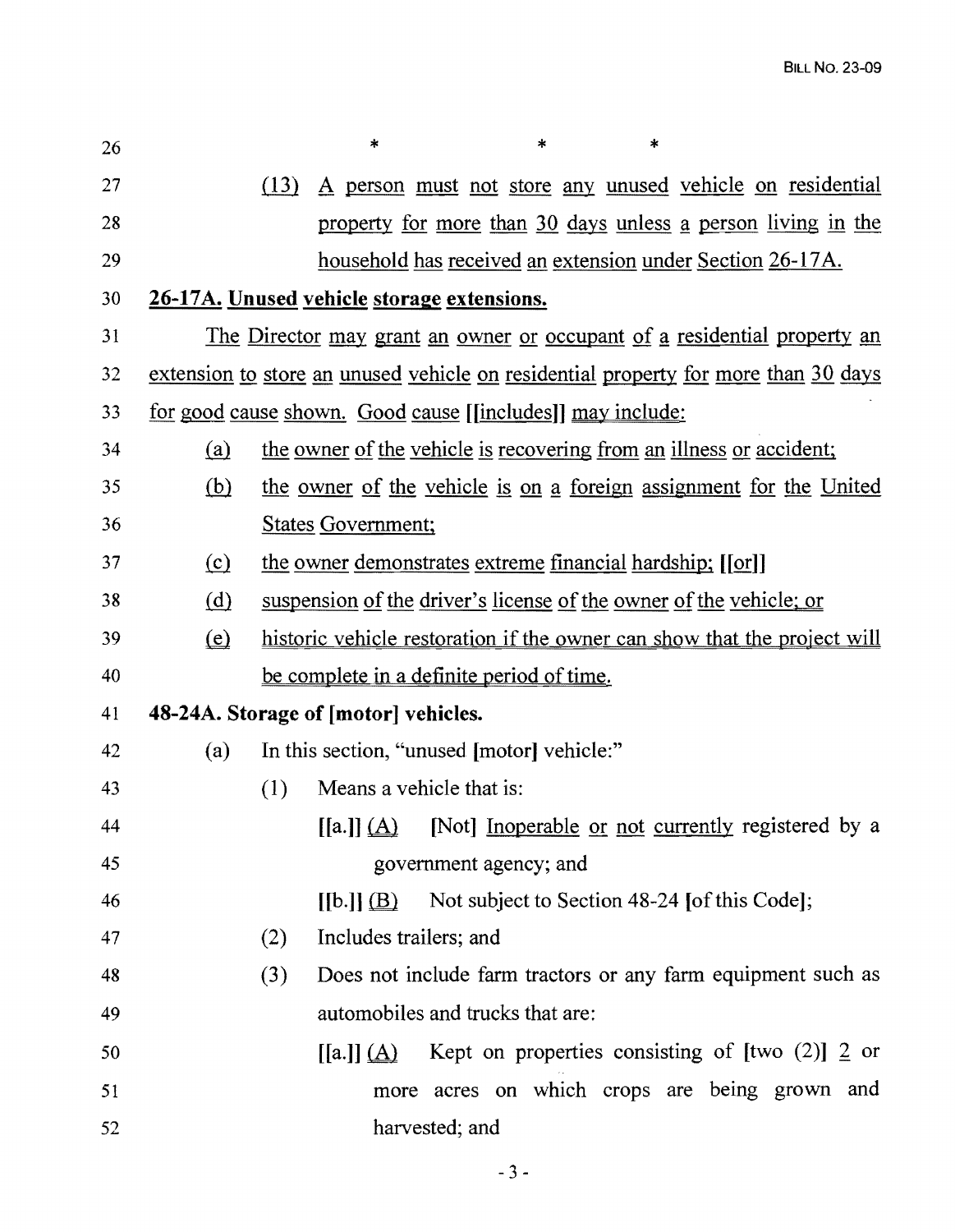| 53 |     |     | [[b.]](B)   | Used for the purpose of growing and harvesting                         |
|----|-----|-----|-------------|------------------------------------------------------------------------|
| 54 |     |     |             | crops.                                                                 |
| 55 | (b) |     |             | A person must not store an unused [motor] vehicle on residential       |
| 56 |     |     |             | property in violation of Section $26-9(a)(13)$ . [for more than ninety |
| 57 |     |     |             | (90) days unless the unused motor vehicle:                             |
| 58 |     | (1) |             | Is completely shielded from the view of individuals on                 |
| 59 |     |     |             | adjoining property; for example, as by a six-foot solid wood           |
| 60 |     |     |             | fence or dense evergreen hedge; and                                    |
| 61 |     | (2) |             | Is stored within the building setback lines of the property; or        |
| 62 |     | (3) |             | Has a permit issued under this section.                                |
| 63 | (c) | (1) |             | A person living in the household may apply to the department           |
| 64 |     |     |             | for a permit to store an unused motor vehicle on residential           |
| 65 |     |     |             | property for more than ninety (90) days in cases of serious            |
| 66 |     |     | hardship.   |                                                                        |
| 67 |     | (2) |             | Serious hardship includes:                                             |
| 68 |     |     | a.          | The owner of the vehicle recovering from an illness or                 |
| 69 |     |     |             | accident;                                                              |
| 70 |     |     | b.          | The owner of the vehicle on a foreign assignment for the               |
| 71 |     |     |             | United States Government; or                                           |
| 72 |     |     | $C_{\star}$ | Suspension of the driver's license of the owner of the                 |
| 73 |     |     |             | vehicle.                                                               |
| 74 | (d) |     |             | The department must issue a permit to store an unused motor vehicle    |
| 75 |     |     |             | on residential property if the application for the permit is complete  |
| 76 |     |     |             | and includes satisfactory documentation of eligibility for the permit. |
| 77 | (e) |     |             | A permit issued under this section:                                    |
| 78 |     | (1) |             | May be issued for up to one $(1)$ year; and                            |
| 79 |     | (2) |             | May be renewed.                                                        |